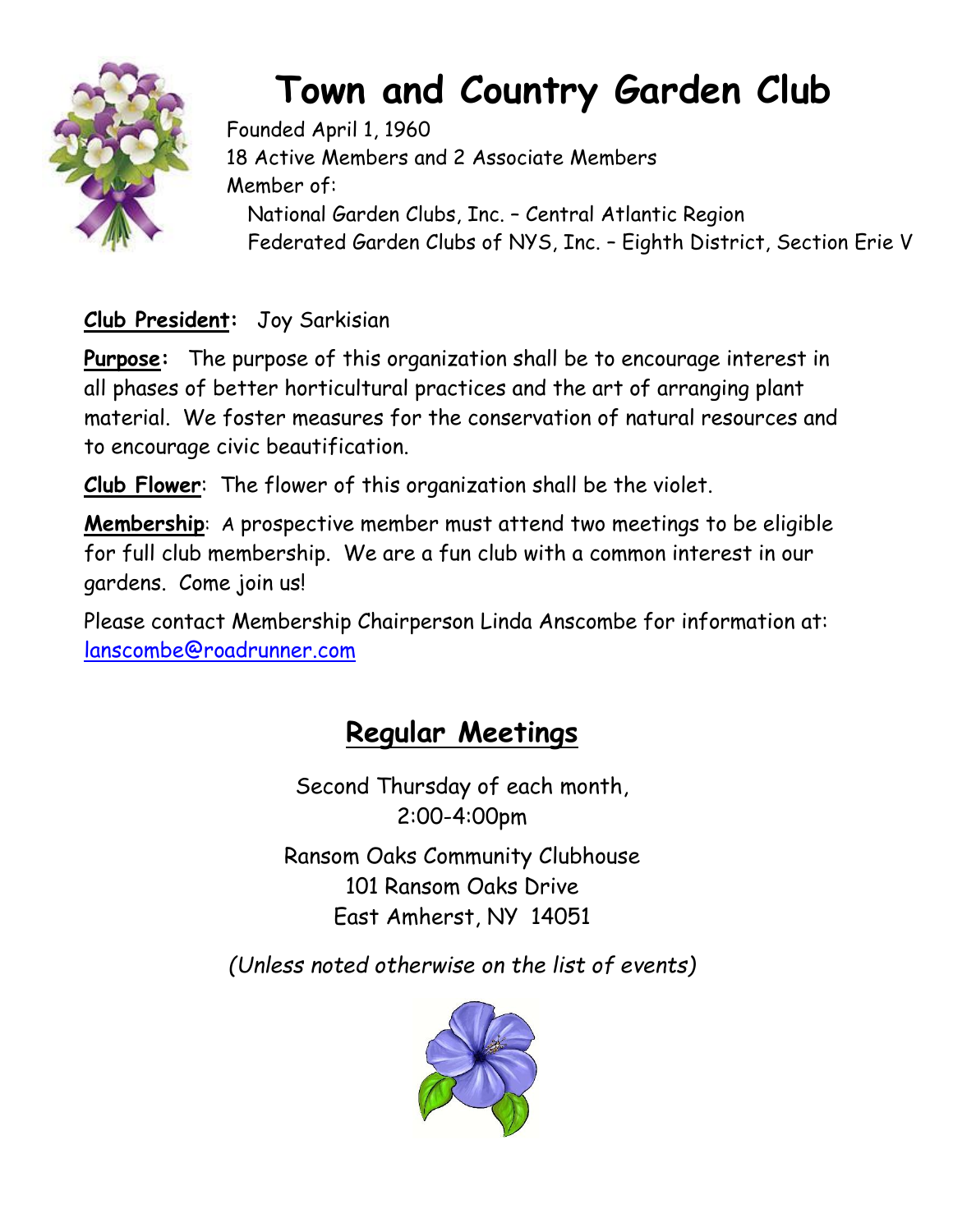# **Events and Meetings for 2022-2023**

#### **April 7, 2022: Installation Luncheon**

(Special time: 12:30-4:00pm)

Following a luncheon catered by Carrabba's Italian Grill, we welcome a new Garden Club year with the installation of officers. Performing the honors will be Nancy Kalieta, Past President of FGCNYS District 8 and current Advisory Committee Chairperson. Nancy will also provide us with a presentation on the "Victorian Language of Flowers."

#### **May 17, 2022: Celebrating the Joy of Spring Planting**

(Special date, time & location: 6:30pm at Transit Rd. Middle School)

Early each year, Club Members learn about the new flower offerings from Ken Henry Sons, Inc. nursery and place their orders for the distribution of plants at the May meeting. Thus begins our garden season!

#### **June 9, 2022: Celebrating the Welcome of Spring**

(Special time & location: 6:30pm at the home of a Club Member)

Maria Gerbracht, long-time Club Member, will provide a lecture on seasonal perennials and offer a tour of her garden. Maria is a former Instructor of Docents at the Buffalo & Erie County Botanical Gardens and a National Garden Club Accredited Master Judge, Emeritus.

#### **July 14, 2022: Succulents and Cacti**

Club Members welcome Evelyn Mietlowski as she offers a presentation on Succulents and Cacti, based on her trip to the Las Vegas Botanical Gardens. Evelyn is a member of the Amherst Garden Club and a Niagara County Master Gardener.

#### **August 11, 2022: Annual Garden Club Picnic**

(Special time & location: 6:00pm at the home of a Club Member)

A relaxed potluck dinner and garden tour at the home of a long-time Club Member. In addition to sharing a love of gardening, Club Members share a common love of food and drink!

#### **September 8, 2022: Landscaping our Yards**

Club Members welcome Cassandra McCallum, a designer and licensed landscape architect. Cassandra will offer a presentation on design ideas for landscaping our yards.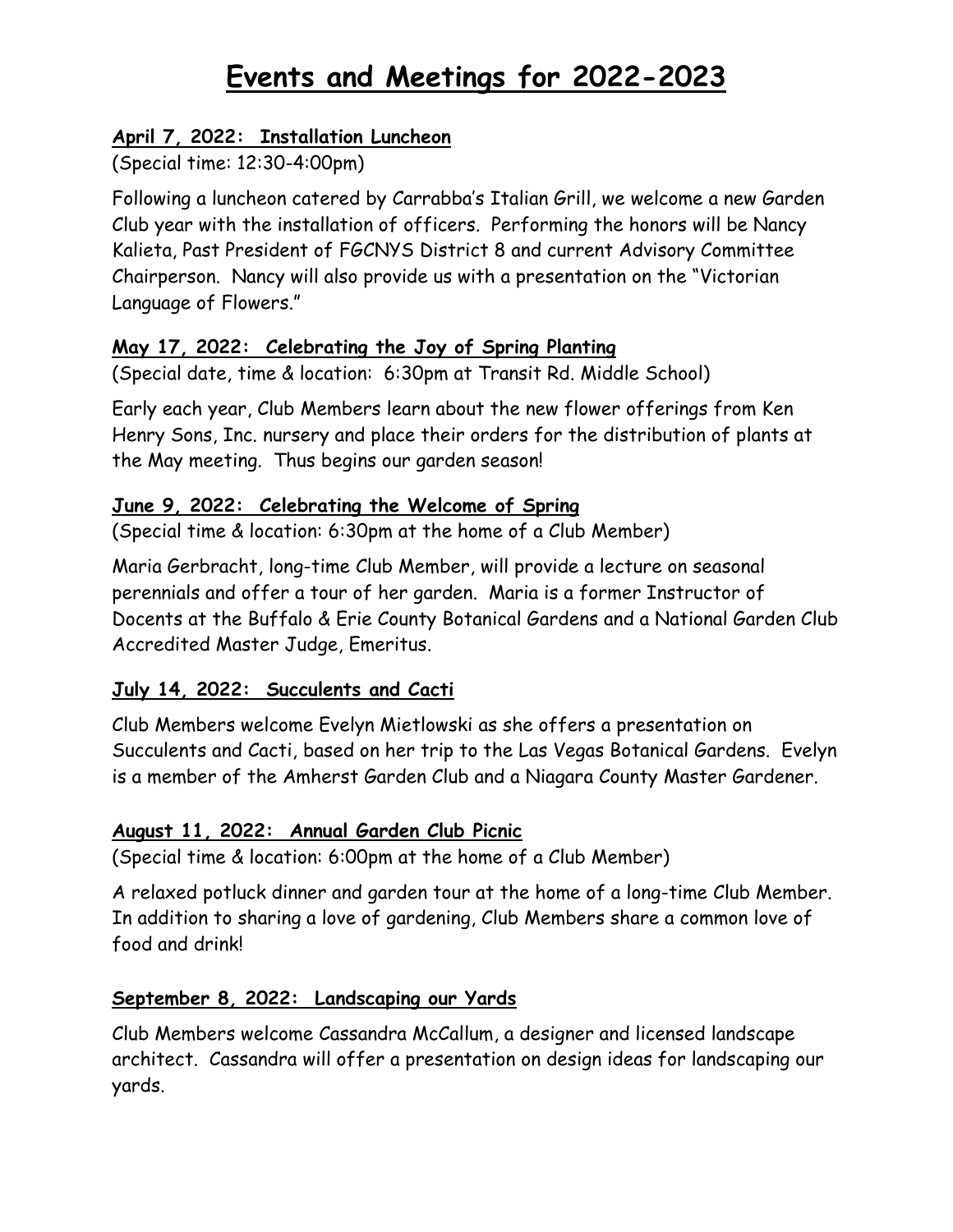#### **October 13, 2022: Putting our Gardens to Bed**

(Special time & location: 5:00pm at Mischler's Garden Center)

Mark Yardon, Greenhouse Manager and co-owner of Mischler's, will provide us will tips for closing our gardens for the winter months.

#### **November 10, 2022: Buffalo & Erie County Botanical Gardens**

(Special time & location: 11:30am-Blackthorn Restaurant and 1:00pm- Buffalo & Erie County Botanical Gardens)

Following lunch, Club Members will tour the Botanical Gardens. This masterpiece, based on the famous Crystal Palace, in England, opened in 1900. It is full of exotic horticulture treasures from around the world.

#### **December 9, 2022: Celebrating the Holiday Season**

(Special time & location: 12:00pm at Adelaide's, in Clarence)

Club Members will celebrate the holidays with an Afternoon Tea at the former Asa Ransom House, recently renamed Adelaide's. A repeat event from last year as everyone enjoyed the finger sandwiches, delicate desserts and sampling of teas.

#### **January 12, 2023: Planning Meeting**

Following a board meeting, all members are encouraged to share their ideas for programming for the 2023-2024 garden club year.

#### **February 2023: Planning for the Garden Season**

#### (Via Email and Zoom)

In early February, Club Members will receive a detailed presentation by email showing the flowers offered by Kenneth A. Henry Sons, Inc. nursery. The 2023 photo catalog shows the available colors, along with a detailed description of the flower…size, habitat, characteristics (e.g., deer & rabbit resistant), price, and so forth. Club Members can browse the catalog on their own and select what they want for their garden. A follow-up Zoom call offers an opportunity to split flats.

#### **March 16, 2023: Learning & Shopping at Plantasia**

(Special date, time and location: 11:30am at Pegasus Restaurant and 1:00pm at Plantasia)

Club Members meet for lunch and a business meeting at Pegasus Restaurant before heading to WNY's Premier Garden & Landscape Show at the Hamburg Fairgrounds. Once at Plantasia, members can attend educational seminars, shop at the vendor booths, and enjoy the flower show offered by the Federated Garden Clubs of NYS, District 8.